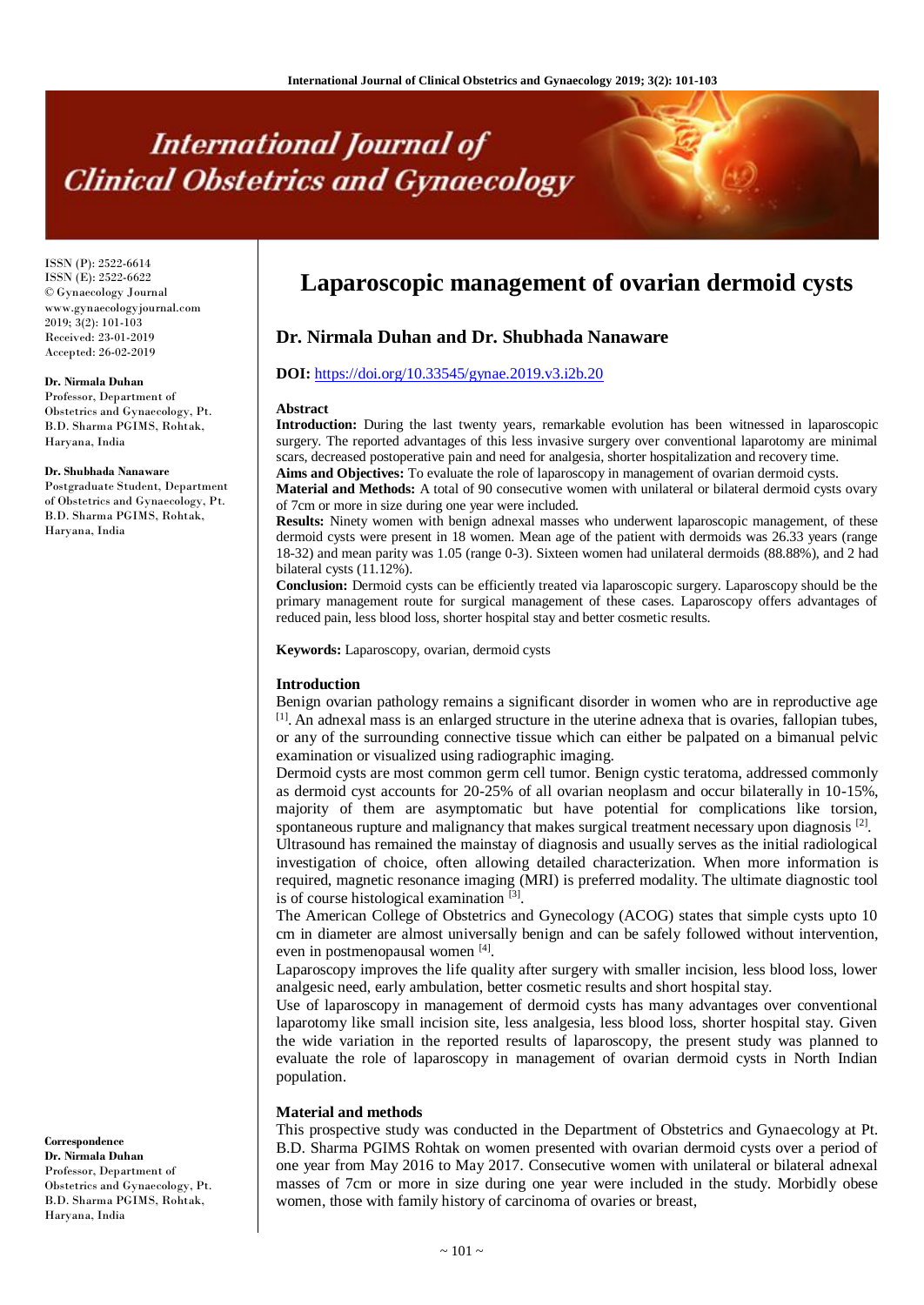past/present history of cardiovascular disease and those with two or more previous major abdominal surgeries were excluded from the study. An informed consent was taken from all the participants. A detailed history was taken regarding age, parity, presenting symptoms, treatment taken and previous surgery if any. A general physical, abdominal and gynaecological examination was carried out for any pelvic or abdomino-pelvic mass with special reference to its site, size, number, external surface, consistency and mobility. A digital rectal examination was substituted for the speculum and vaginal examination in unmarried girls.

Investigations like hemoglobin, urine complete examination, blood grouping, estimation of blood urea and sugar, ECG, X ray chest and serum Ca-125 estimation was carried out in all participants. Serum  $\beta$ -hcg and Thyroid profile was done if indicated. Ultrasonography of abdomen and pelvis was done to note the size, side, contents and surface projections of the mass. Color Doppler of the feeding vessels was carried out to evaluate the vascular pattern of the mass, if indicated. All participants were taken up for laparoscopy after ensuring anaesthetic fitness. Conventional closed laparoscopy was performed using Veress needle insufflation. An 11-mm bladed trocar was inserted at the base of umbilicus and supraumbilically or at Palmer's point in cases of previous surgical scarring at umbilical site, through which a 10-mm scope was inserted. Three 5-mm ports were placed under direct visualization in left and right lower quadrants and in left paraumbilical area. Inspection of pelvis and peritoneal surfaces was conducted and adnexal pathology was managed laparoscopically. Electrocoagulation was used as the energy source for the procedure. Biological tissue was retrieved using an indigenous endobag through one of the abdominal ports or posterior colpotomy. The colpotomy site, when used was repaired in single layer. The abdominal port sites was closed by single absorbable suture (Chromic Catgut 2-0). All retrieved specimens were sent for histopathological examination. The time from skin incision to the placement of last suture was considered as operative time. The estimated blood loss was calculated by substracting the amount of fluid used for irrigation from the total fluid output in the suction jar. The operative time, estimated blood loss and the need for conversion to laparotomy were the primary outcome measures. Intraoperative or postoperative complication(s), need for blood transfusion during/after surgery and length of hospital stay were the secondary outcome measures.



Palmer's point primary post usage Pneumoperitoneum followed by insertion at suctioning of a huge parovarian cyst prior to cystectomy

of primary and accessory ports.

#### **Statistical analysis**

The data was compiled and statistically analyzed by using Student t-test using SPSS version 20.

#### **Observations**

A total of 90 women with benign adnexal masses who

underwent laparoscopic management, of these dermoid cysts were present in 18 women. Mean age of the patient with dermoids was 26.33 years (range 18-32) and mean parity was 1.05 (range 0-3). Sixteen women had unilateral dermoids (88.88%), and 2 had bilateral cysts (11.12%).

Laparoscopic cystectomy was done in 16(88.88%) cases and in 2(11.12%) women laparoscopic procedure was converted to laparotomy. The reason for conversion to laparotomy dense adhesions in one case huge bilateral masses with high chances of spillage. Of the 16 cysts treated via laparoscopic cystectomy:- 13(81.25%) were retrieved through abdominal port using endobag 3 (18.75%) were removed via posterior colpotomy as the specimens were big with a solid component.

Mean cyst diameter, blood loss and operative time were 8.6cm (range 7-15cm), 24.72±17.36 ml and 119.72±46.35 minutes respectively. Sufficient time during surgery was dedicated for irrigation step to ensure complete pelvic clean out. There were no intraoperative complications. Overall mean hospital stay was  $3.55\pm1.85$  (range 2-9) days. Excluding the 2 patient in whom laparoscopy was converted to laparotomy, who stayed for 6 and 9 days, mean stay was  $3.23 \pm 1.30$  (range 2-6) days. There was no postoperative complication.



Laparoscopic View of Large Dermoid



Retrieval of Dermoid Cyst from Abdominal Port Via Endobag

#### **Discussion**

Dermoid cysts are more prevalent in reproductive years, in our study too the women who presented with dermoid cyst belonged to reproductive age group. Laparoscopy is method of choice due to its advantages i.e. minimizing postoperative adhesion formation, shorter analagesia requirement and shorter hospital stay.

Overall incidence of dermoid cyst is 20-25%. in our study dermoid cysts were reported in 18 cases (20.00%) which is comparable.

In our study most of the women with dermoid cyst were multiparous and this data is comparable with the studies done by Nehzat *et al.* <sup>[2]</sup> and Shawki *et al.* <sup>[5]</sup> in which they reported dermoid cyst were more prevalent in multiparous women.

Women with dermoid cyst most often present with chief complaint of pain lower abdomen, and the incidence in our study